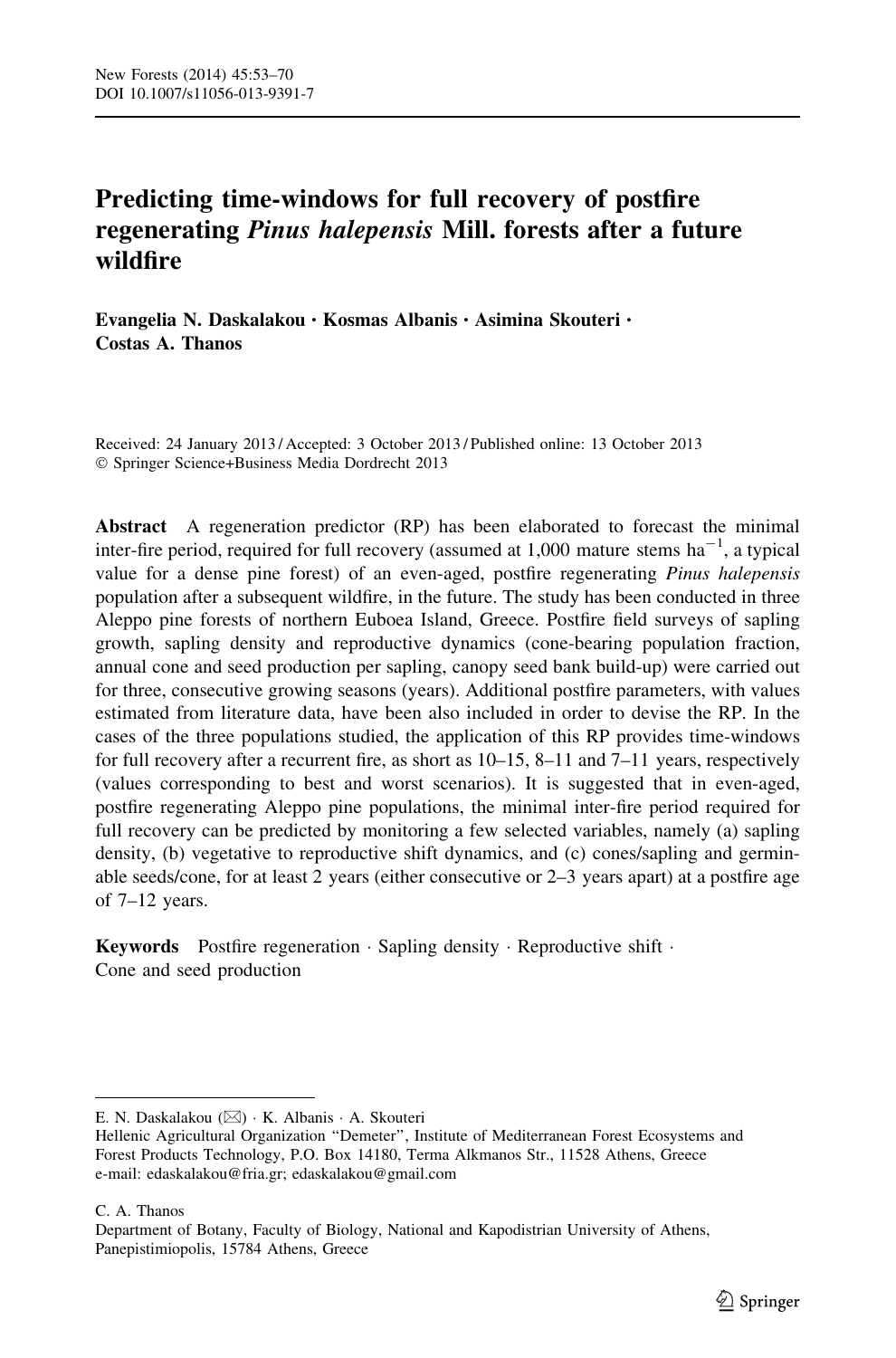# Introduction

Fire is generally acknowledged as a major ecological factor that shaped the Mediterranean landscape, on the one hand, and affected the genus of pines during its evolution, on the other (Keeley and Zedler [1998;](#page-16-0) Tapias et al. [2004\)](#page-17-0). Afforestation with Pinus brutia Ten., P. halepensis Mill., P. pinaster Ait. and P. pinea L. as well, in addition to human changes in land-use practices, notably those affecting fire regime, have greatly influenced the distribution of pine forests in the Mediterranean Basin (Richardson et al. [2007](#page-17-0)).

Aleppo pine is an obligate reseeder, usually killed by typical wildfires, and has thus evolved several adaptive, regeneration mechanisms in response to the 'catastrophic' fire events (e.g. Daskalakou and Thanos [1996](#page-16-0); Thanos and Daskalakou [2000\)](#page-17-0). Species survival depends on a powerful regenerative capacity through seedling recruitment, based on both the annual production of prolific seed crops and the safeguarding of a fraction of them in the canopy seed bank, within bradychorous (serotinous) cones (Daskalakou and Thanos [1996;](#page-16-0) Goubitz et al. [2003\)](#page-16-0). Thus, the canopy seed bank is of paramount importance for the postfire regeneration, while soil seed banks are both transient and fully destroyed by fire (Daskalakou and Thanos [1996\)](#page-16-0).

An important parameter of the overall postfire regeneration capacity of a pine population, especially at relatively high fire frequencies, is the duration of the juvenile stage. The Mediterranean pines, P. pinea (Francini [1958\)](#page-16-0), P. halepensis and P. brutia (Panetsos [1981\)](#page-17-0) require almost three calendar years to complete their reproduction cycle. In P. halepensis, the initiation of female conelets was reported to take place during summer or early fall (Francini [1958\)](#page-16-0). Pollination takes place next spring, from March to April, whereas fertilization occurs only in the spring of the following year, and by the end of that growth season, the green-coloured cones have almost attained their full size. Seeds ripen during the third spring and cones mature and turn brown by the end of season. Cone opening and subsequent seed dispersal may start, depending on weather conditions, namely high temperature and low humidity, late in spring and usually early in summer. Seed release is induced either by fire or by drying atmospheric conditions, and in both cases most seeds travel short distance, less than 30 m; however, the latter may be associated with strong winds, thus long-distance dispersal is more likely to occur in the absence of fire (Nathan and Ne'eman [2004\)](#page-16-0). After seed dispersal, germination is restricted to late autumnearly winter, resulting in postfire seedling recruitment early in the rainy season of the Mediterranean climate; the timing of emergence and establishment of Aleppo pine seedlings was found to be correlated with the prevailing meteorological conditions—mainly rainfall and to a lesser degree temperature (Daskalakou and Thanos [2004\)](#page-16-0).

The juvenile stage of an even-aged Aleppo pine population may end at an age of 3–6 years for a small fraction of the population (Thanos et al. [1998](#page-17-0)) while and is estimated that the entire population has turned reproductively mature after 12–20 years (Thanos and Daskalakou [2000\)](#page-17-0). In even-aged populations, larger individuals begin their reproduction earlier than smaller ones when a height of  $1-1.5$  m is attained (Ne'eman et al. [2004](#page-16-0)). Furthermore, a 15-year old postfire P. halepensis population in SE Spain had already developed a large canopy seed bank  $(3 - 100 \times 10^{4} \text{ seeds ha}^{-1})$  while cone bearing has been reported to start quite early, at 5 (Tapias et al. [2001\)](#page-17-0) or 7 years (Eugenio et al. [2006](#page-16-0)) of age, and the vast majority of them, ca. 86  $\%$ , were maintained closed. A dramatically high degree of serotiny, ca. 95 % has been already reported elsewhere (Thanos and Daskalakou [2000](#page-17-0)) and constitutes a noteworthy, adaptive feature of the early reproducing pines. Fire recurrence at intervals shorter than 17 years resulted in resilience loss for P. halepensis (Eugenio [2006](#page-16-0)); therefore, thinning in fire regenerated forests has been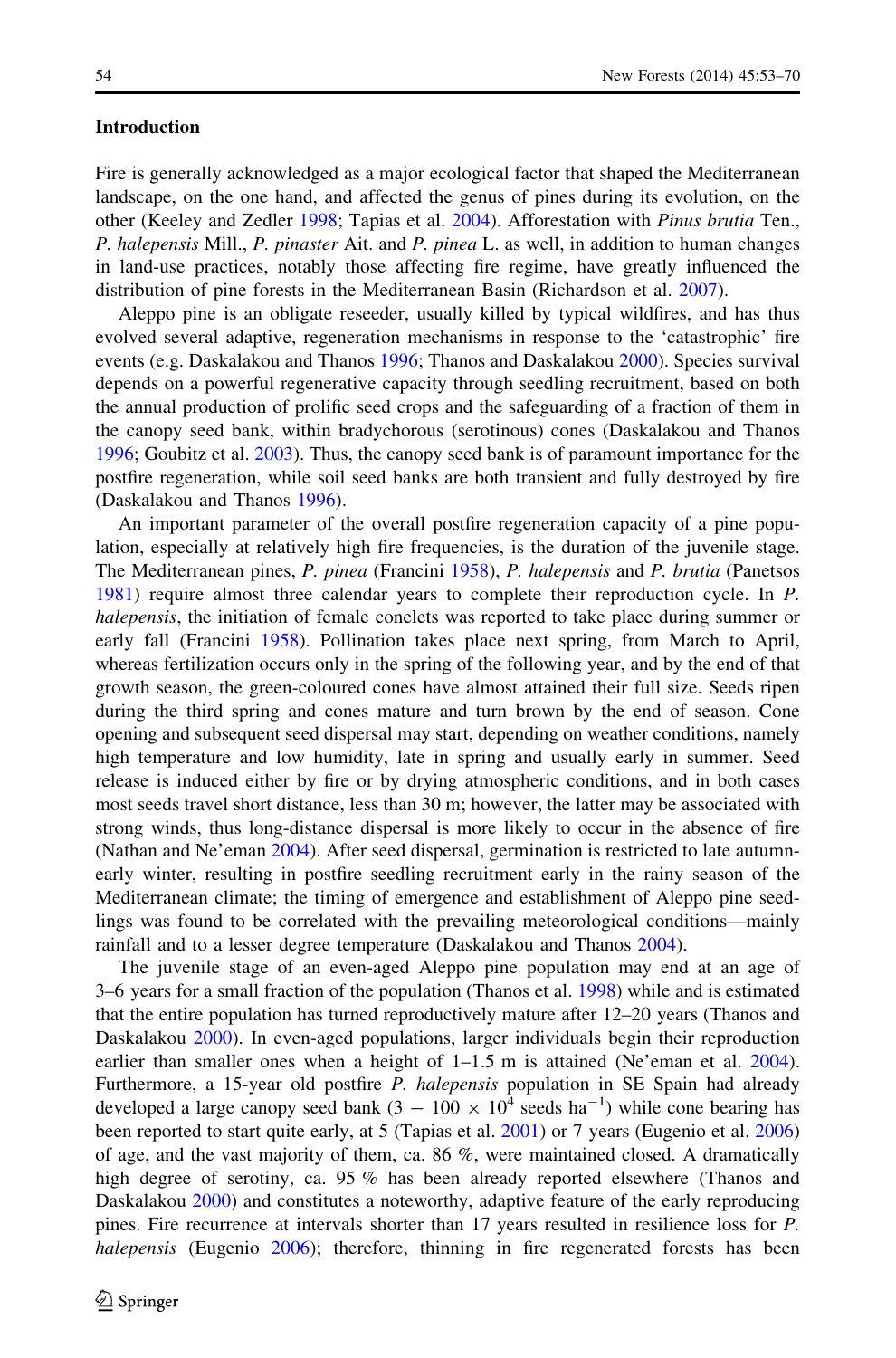proposed for younger stands (10 years old), as it shortens the juvenile, non-reproductive period and greatly increases the number of cones produced per pine in completely serotinous individuals (Verkaik and Espelta [2006\)](#page-17-0).

The aim of this study is the development of a predictive tool for full postfire recovery of an Aleppo pine population by combining actual monitoring of reproductive dynamics in three young, postfire, even-aged (7–12 years old) Aleppo pine populations in northern Euboea Island, Greece as well as a number of parameters and estimators obtained by previous bibliographic results and observations. Thus, this tool, named the regeneration predictor (RP), is compiled by the actually measured (or mathematically extrapolated) reproductive potential, i.e. available seeds per surface unit area after a recurrent fire, and a regeneration factor (RF) that includes the estimators mentioned above. The overall goal is to estimate the time window of the minimal interfire period required for full recovery after a second wildfire, on the basis of a density value of stems per hectare for the mature forest resulting after the future fire. In the present study, that value is set at 1,000 stems ha<sup>-1</sup>; however, different density values may be applied to the tool. From the applied point of view, this tool may prove useful for both forest ecologists and forest managers. It is well known that a second wildfire at an immature, regenerating stage results in a more or less severe forest degradation. Therefore, the application of the RP may provide the managers with a prioritization tool which could discriminate between immature Aleppo pine populations, in need of strict protection against a second fire event and young forests that have already attained a natural regeneration capacity, satisfactory for full postfire recovery.

#### Materials and methods

Pinus halepensis Mill. (Aleppo pine) is the dominant, low-altitude Mediterranean, pine tree of Greece and its forests cover a significant fraction, i.e. 26 % of the Greek coniferous forests. Forest fire statistics for Greek forests show an increasing tendency of the total burnt area that accounts for 28,363 burned ha year<sup>-1</sup> for the period 1996–2005. The above total burnt area mostly includes pine forests, a situation aggravated by recent (e.g. 2007) catastrophic wildfires. Alternatively, the mean reforested area is diachronically reduced to 1,737 ha year<sup> $-1$ </sup> for the same period (Hellenic Ministry of Environment and Climate Change [2010](#page-16-0)). Certain rehabilitation processes, e.g. snag removal, log dam creation against soil erosion, reforestation and strict protection measures against grazing and land use changes are selectively applied, taking into consideration, several perspectives for dryland restoration, proposed under the predicted climate change scenarios (Vallejo et al. [2012\)](#page-17-0). Nevertheless, an intensive early thinning of postfire naturally regenerated, young Aleppo pine stands has been recommended, aiming at carbon storage, growth improvement, seed production and biodiversity (De Las Heras et al. [2013](#page-16-0)). Therefore, natural regeneration is by far the most important process for the restorative management of the frequently burnt Aleppo pine forests, although a cost-benefit output analysis of postfire management operations and particularly salvage logging evaluation (Leverkus et al. [2012](#page-16-0)) is further needed.

Study site

The research was carried out in the northern part of Euboea Island (Fig. [1](#page-4-0)), at three different sites close to the villages of Gouves, Rovies and Pili, burnt in 1994, 1996 and 1997, respectively (Table [1](#page-4-0)). Euboea is the second largest island of Greece; it hosts a rich flora (Trigas et al. [2008](#page-17-0)) and extensive forests (53.4 % of total surface). Almost one-fifth of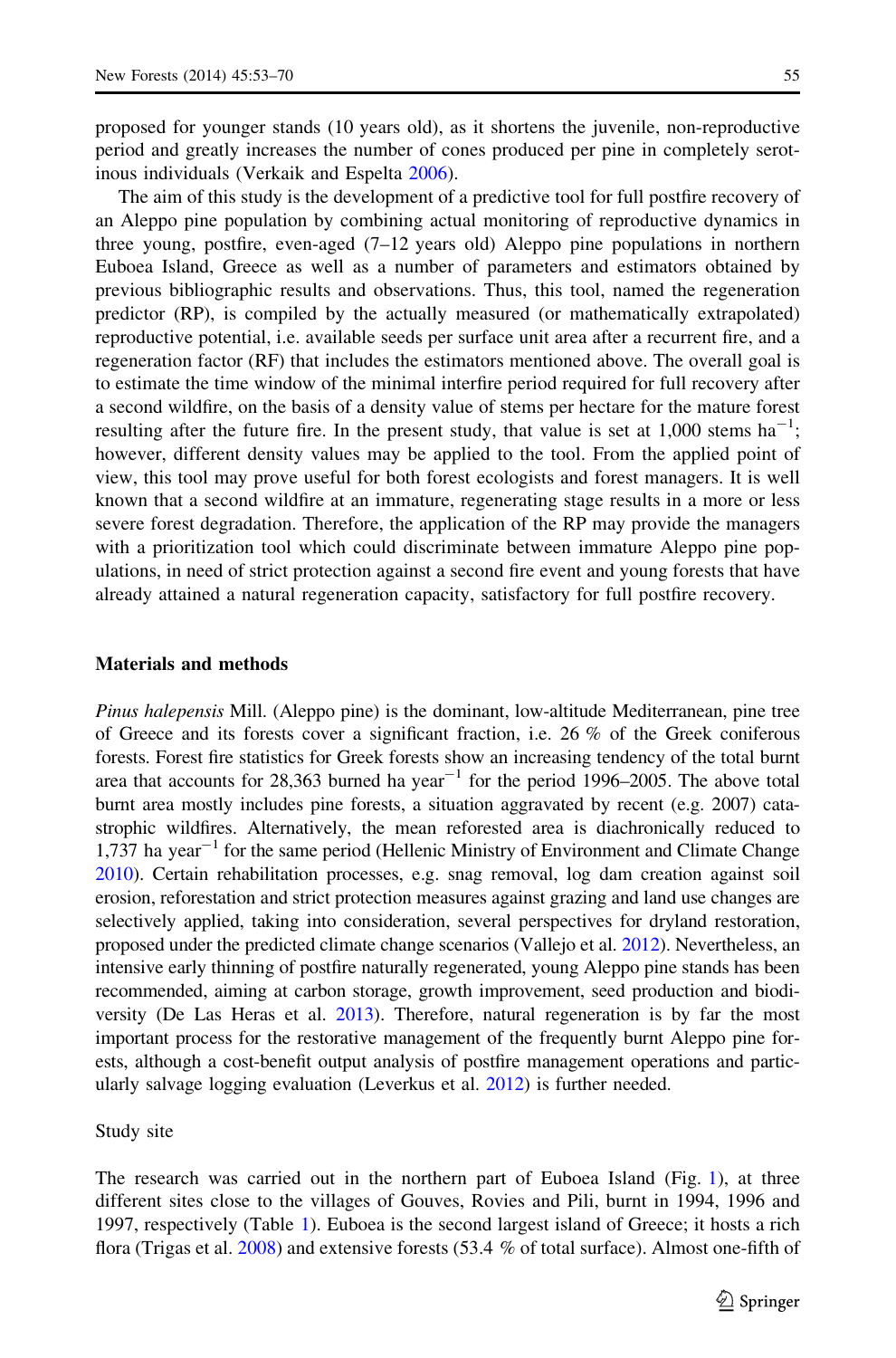these forests correspond to mature Aleppo pine forests, with a remarkable distribution of 44,277 ha in the northern part of the island (Hellenic Ministry of Agriculture [1992](#page-16-0)).

## Experimental plots

Initially, the national wildfire database was searched and evaluated, aiming at the discovery of the severe last decade's Aleppo pine fires, expanded in northern Euboea Island. Consequently, several burned areas, always larger than 50 ha, were investigated and then confirmed by the Local Forest Department. As regards naturalness, i.e. forests in considerable distances from residential areas, and burned forest size as well, Gouves, Rovies and Pili were selected, accounting for 922, 71.7 and 1,689.6 burned ha, respectively. During summer of 2004, the most representative, young and naturally regenerated P. halepensis populations were selected (Table [1](#page-4-0)), taking into consideration soil parent material (Soil Map of Greece [1984\)](#page-17-0), aspect, altitude and predicted minor human land-use changes. Plot coordinates were taken using global positioning system (GPS).

Four permanent experimental plots (I–IV), 1 ha each, were established at randomly selected sites in each of the three burnt Aleppo pine forests. Extensive field measurements of individual growth (height, canopy size) and reproductive capacity ( $n = 500$  randomly selected saplings in each burnt forest, data not presented in this study) were obtained twice yearly (May and October) for three successive growing seasons (2004–2006). For more reliable estimations, 50 pine saplings in each of the plots I and III, i.e. a total of 300 for the three forests, were randomly selected and tagged for long-term monitoring, along a transect 50 m long by 1 m wide. Tagged saplings were also classified into reproductive, i.e. already bearing cones and non-reproductive, namely the juvenile ones, without cones on their canopy.

Postfire sapling density was recorded in two transects per plot, each 25 m long and 1 m wide, laid out along the slope contour (as in Eugenio et al. [2006\)](#page-16-0); thus, sapling density was estimated from a total area of 200  $m<sup>2</sup>$  for each population. Measurements were taken only once, in 2005, as no pine sapling mortality was ever observed throughout the 3-year-long study period.

Due to the absence of meteorological stations in the vicinity of the areas studied, air temperature and relative air humidity were monitored every 10 min with HOBO Pro RH/ Temp H08-032-08 data loggers (Onset Computer Corporation, USA) for the entire 3-yearlong study period. Data loggers, one for each forest, were mounted on the central stem of a representative pine sapling, at a height about 1.3 m where they were partly shaded by the sapling canopy. Daily values were computed from raw data (144 values/day). For the entire period 2004–2006, the overall mean of the recorded temperature and relative air humidity values were 15.5, 16.8 and 15.9 °C and 75.6, 70.3 and 74.0 % in Gouves, Rovies and Pili, respectively. The meteorological stations closest to the study plots are Agriovotano M.S., Aidipsos M.S. and Kimi M.S., respectively. The long-term annual values obtained from these stations are: rainfall 675, 574 and 1,032 mm and mean air temperature 15.8, 18.0 and 16.0  $\degree$ C, respectively (Trigas [2003](#page-17-0)). Therefore, the recorded temperatures in these areas are remarkably similar to those recorded in the nearest meteorological stations. Moreover, in all three forests, a typical Mediterranean climate prevailed during the period July 2004–June 2006, with dry and hot summers and mild and wet winters.

Regeneration potential measurements

The reproductive dynamics, i.e. cones produced by young saplings, was measured in all three postfire Aleppo pine populations, aiming at the quantitative and qualitative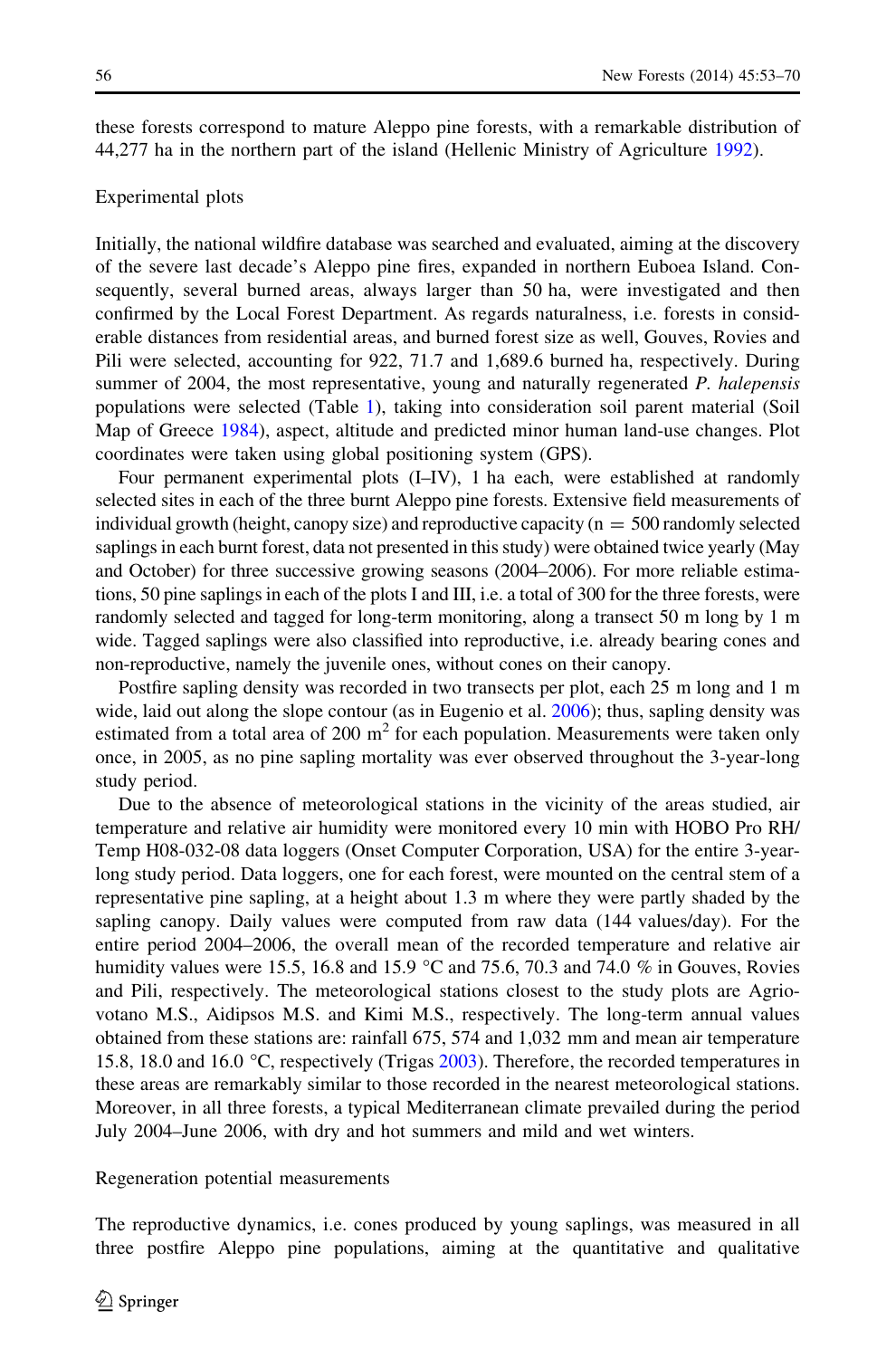<span id="page-4-0"></span>

Fig. 1 Map of Euboea Island showing the locations of the 3 sites investigated. Inset in the left bottom corner: a map of Greece

| Forest—year burned (surface)                                       | Site         | Coordinates |                      | Aspect | Altitude |
|--------------------------------------------------------------------|--------------|-------------|----------------------|--------|----------|
|                                                                    |              | Latitude    | Longitude            |        | (m asl)  |
| A Gouves—1994 (922 ha)                                             | I            | N39°00.065' | $E23^{\circ}15.443'$ | N      | 142      |
| Terrestrial deposits, mainly                                       | П            | N39°00.019' | $E23^{\circ}15.496'$ | $S-SE$ | 122      |
| limestone, none erosion, moderate<br>slope, $N \& S$ aspects       | Ш            | N38°59.948' | E23°15.658'          | $E-SE$ | 110      |
|                                                                    | IV           | N39°00.000' | $E23^{\circ}16.147'$ | W-SW   | 142      |
| B Rovies-1996 (72 ha) Terrestrial                                  | I            | N38°47.403' | $E23^{\circ}15.636'$ | N      | 61       |
| deposits, mainly limestone, none                                   | $\mathbf{I}$ | N38°47.410' | $E23^{\circ}15.781'$ | N-NW   | 69       |
| and moderate erosion, gentle<br>slopes, $N & S$ aspects            | Ш            | N38°47.647' | $E23^{\circ}15.687'$ | $E-SE$ | 141      |
|                                                                    | IV           | N38°47.709' | E23°15.594'          | W-SW   | 138      |
| C Pili- $-1997$ (1,690 ha) Igneous                                 | T            | N38°44.917' | E23°34.794'          | N      | 172      |
| rocks, mainly serpentinite and                                     | П            | N38°44.525' | E23°34.371'          | N-NW   | 181      |
| ophiolite, moderate erosion,<br>moderate and steep slopes, various | Ш            | N38°43.952' | E23°33.491'          | W-SW   | 282      |
| aspects                                                            | IV           | N38°43.781' | E23°33.872'          | $S-SE$ | 174      |

Table 1 Plot characteristics

estimation of P. halepensis seed production, in regard to estimating the potential natural regeneration after a future fire. Mature, brown coloured, closed cones were collected during summer, from randomly selected, each year, saplings in all three populations, and for three consecutive study years; their morphometric characteristics, namely mass, length and width were quantified in the laboratory (Table [2\)](#page-5-0). Cone opening and seed extraction were achieved by a mild thermal treatment of cones, in an oven, at 48  $^{\circ}$ C for 2 days. After cone opening, the morphologically sound seeds per cone were counted, weighed and separated from the aborted or abnormally developed seeds (Fig. [4\)](#page-10-0). The extracted sound seeds were used in germination tests.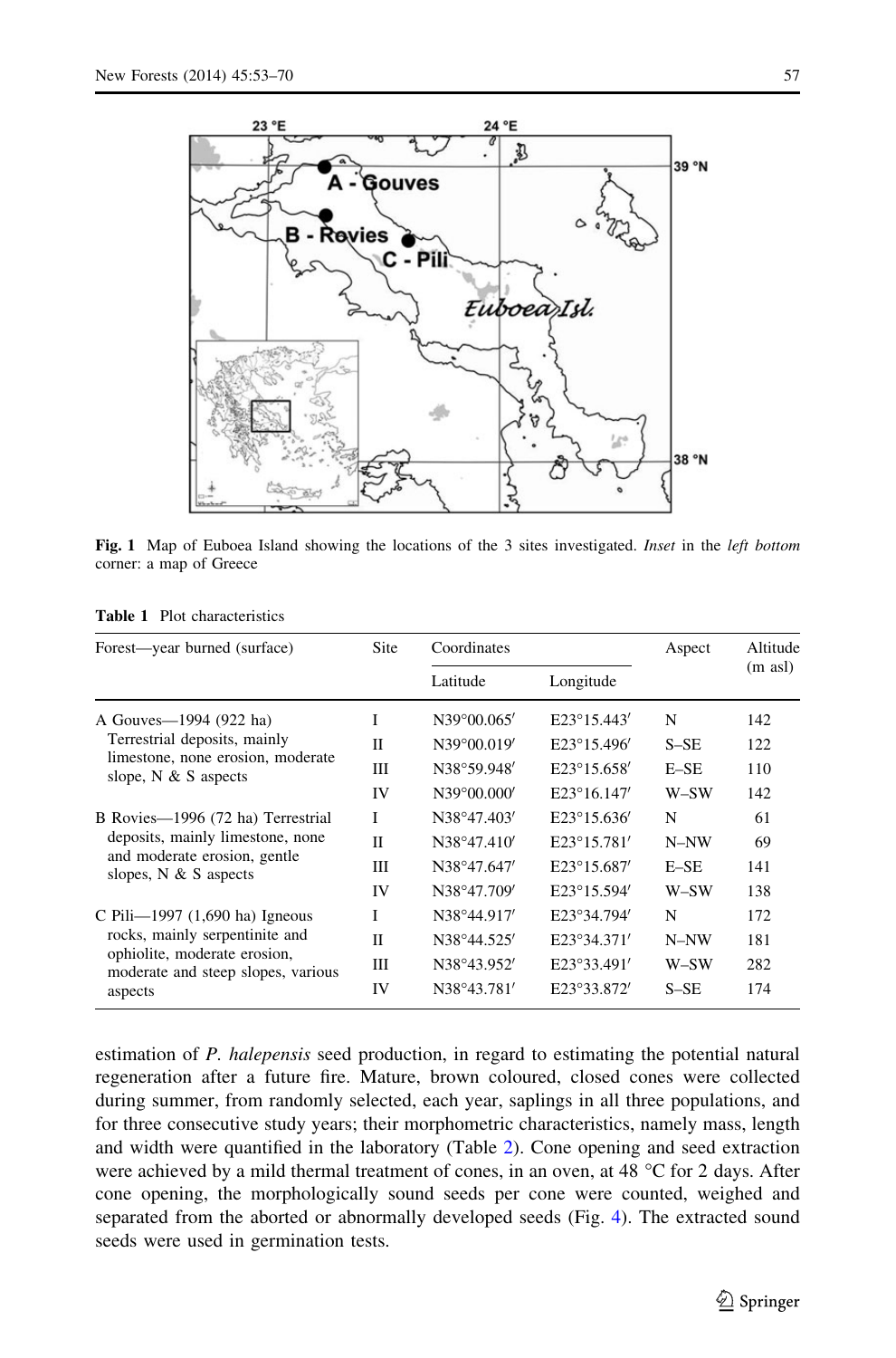| Cone collection-<br>postfire year | Cone mass<br>(g) | Cone width<br>(cm) | Cone<br>length (cm) | Number of<br>seeds/cone | Mean seed<br>mass (mg) |
|-----------------------------------|------------------|--------------------|---------------------|-------------------------|------------------------|
| A—Gouves                          |                  |                    |                     |                         |                        |
| 10                                | $21.8 \pm 0.6$   | $3.0 \pm 0.0$      | $6.4 \pm 0.1$       | $1 - 84$                | 14.7                   |
| 11                                | $25.4 \pm 0.2$   | $3.1 \pm 0.0$      | $6.9 \pm 0.0$       | $7 - 110$               | 14.0                   |
| 12                                | $33.0 \pm 1.9$   | $3.3 \pm 0.1$      | $7.4 \pm 0.1$       | $17 - 82$               | 16.5                   |
| <b>B</b> —Rovies                  |                  |                    |                     |                         |                        |
| 8                                 | $15.6 \pm 0.3$   | $2.7 \pm 0.0$      | $6.0 \pm 0.0$       | $8 - 109$               | 14.8                   |
| 9                                 | $21.5 \pm 0.2$   | $2.9 \pm 0.0$      | $6.6 \pm 0.0$       | $33 - 141$              | 12.6                   |
| 10                                | $27.7 \pm 1.3$   | $3.3 \pm 0.0$      | $7.0 \pm 0.1$       | $36 - 80$               | 20.2                   |
| $C$ -Pili                         |                  |                    |                     |                         |                        |
| 7                                 | $18.5 \pm 0.3$   | $2.9 \pm 0.0$      | $6.1 \pm 0.1$       | $10 - 83$               | 14.2                   |
| 8                                 | $25.9 \pm 0.3$   | $3.1 \pm 0.0$      | $6.5 \pm 0.0$       | $15 - 109$              | 16.3                   |
| 9                                 | $36.6 \pm 1.4$   | $3.6 \pm 0.1$      | $7.6 \pm 0.1$       | $34 - 110$              | 22.1                   |
|                                   |                  |                    |                     |                         |                        |

<span id="page-5-0"></span>Table 2 Cone and seed biometrics

Freshly matured cones were collected in summer (collection size shown in Fig. [4](#page-10-0))

To assess seed germinability all extracted seeds were used: 1531–5548–414, 2117–7580–589, 1971–2580–673 for 2004–2005–2006 from Gouves, Rovies and Pili, respectively. Initially, all undeveloped or damaged, i.e. insect infested seeds were removed. Germination conditions applied to apparently sound seeds were the optimal ones for P. halepensis: either 20 °C in alternating light and dark (12 h:12 h) or under simulated autumn (October–November) conditions (Skordilis and Thanos [1995](#page-17-0)). At the end of the experiments, all non germinated seeds were cut and classified as either dead or empty (Fig. [4\)](#page-10-0).

The estimation of the regeneration potential (seeds  $m^{-2}$ ) in the three postfire populations is used for the prediction of tree density (trees  $ha^{-1}$ ). For this purpose, P. halepensis resilience was parameterized (Table [3](#page-6-0)) using (a) a number of actually measured variables (shown in bold in Table [3](#page-6-0)): sapling density, mature cones/tree, sound seeds/cone, germinable seeds/cone and (b) a number of estimators: non-opened cones (typically more than 95 %, monitored in the field; Thanos and Daskalakou [2000](#page-17-0)), non-aborted conelets (usually more than 95 %, monitored in the field as well), seed viability within cones (90–100 %, increasing with time for cones up to 3 years old; Daskalakou and Thanos [1996\)](#page-16-0), seeds surviving fire (85–100 %; Thanos et al. unpublished data), seed surviving post-dispersal (20–40 %, a varying fraction with fire season; Nathan et al. [2000\)](#page-16-0), successful germination in the field (estimated to a fraction of  $60-80\%$ ), seedling survival to sapling stage (estimated to  $1-4\%$ ; Thanos et al. [1996](#page-17-0); Ordoñez et al. [2006\)](#page-17-0) and sapling development to mature trees (estimated to 40–80 %; Trabaud [1988](#page-17-0); Thanos et al. [1996](#page-17-0); Thanos and Doussi [2000\)](#page-17-0). This latter parameter belongs to a rather neglected topic, i.e. the transition of a well established sapling into a mature tree, which should be investigated more intensively in the near future.

Subsequently, the regeneration prediction values, i.e. stem density of the hypothesised newly established, postfire forest, were drawn as a function of the age-at-a-second-wildfire for each of the three Aleppo pine populations (Fig. [5](#page-13-0)). The predicted densities presented as highest and lowest values (Fig. [5a](#page-13-0)) and linear regressions (Fig. [5b](#page-13-0)) of predictions extend over the 4 last years (excluding the first one of Fig. [5](#page-13-0)a). Horizontal bars show the time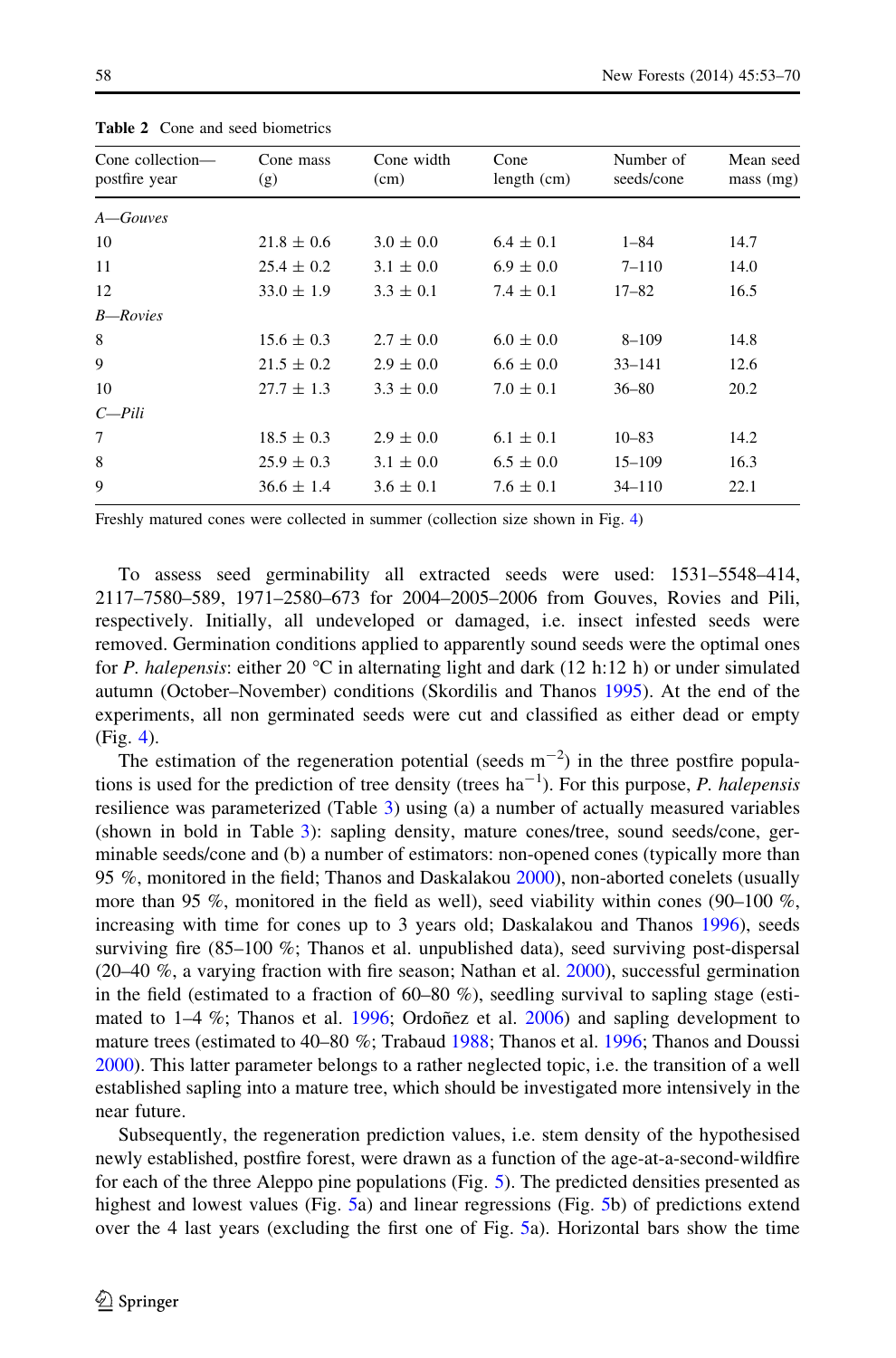<span id="page-6-0"></span>

| <b>Tanice</b> $\lambda$ which continues and explicit the parameterization of $I$ . Which content to help the position of the |                    |                          |         |         |                                                                                                                                                               |
|------------------------------------------------------------------------------------------------------------------------------|--------------------|--------------------------|---------|---------|---------------------------------------------------------------------------------------------------------------------------------------------------------------|
| Variables                                                                                                                    |                    |                          | Min     | Max     | References                                                                                                                                                    |
| Tree (sapling) density                                                                                                       | $\mathrm{ha}^{-1}$ | Virtually stable         |         |         | Measured for each site                                                                                                                                        |
| Cones/tree                                                                                                                   | Number             | Varying yearly           | لى      |         | Measured for each site (5 annual cohorts)                                                                                                                     |
| Non-aborted conelets                                                                                                         | Fraction           | Varying yearly           | 0.95    | 0.95    | Applied only to conelets measured; Thanos and<br>Daskalakou (2000); data of this study $\leq 5$ %                                                             |
| Sound seeds/cone                                                                                                             | Number             | Varying yearly           | ທ້      |         | Measured for each site (3 freshly matured<br>annual cohorts)                                                                                                  |
| Non-opened cones                                                                                                             | Fraction           | Varying yearly           | 0.95    | 0.95    | Thanos and Daskalakou (2000), Tapias et al.<br>(2001)                                                                                                         |
| Seed viability within cones                                                                                                  | Fraction           | Increasing with time     | 0.9     |         | Daskalakou and Thanos (1996)                                                                                                                                  |
| Seeds surviving fire                                                                                                         | Fraction           | Variable                 | 0.85    |         | Unpublished data (Thanos et al.)                                                                                                                              |
| Seed surviving post-dispersal                                                                                                | Fraction           | Varying with fire season | 0.2     | 0.4     | Nathan et al. (2000)                                                                                                                                          |
| Germinable seeds/cone                                                                                                        | Fraction           | Variable                 | ల్      |         | future maturation, the average value of the last<br>corresponding yearly cohort; for cones of<br>Percentage of germination for each of the<br>2 years is used |
| Successful germination in the field                                                                                          | Fraction           | Estimator                | 0.6     | 0.8     | Unpublished data (Thanos et al.)                                                                                                                              |
| Seedling survival to sapling stage                                                                                           | Fraction           | Estimator                | 0.01    | 0.04    | Thanos et al. (1996), Nathan et al. (2000),<br>Ordoñez et al. (2006)                                                                                          |
| Sapling survival to mature tree                                                                                              | Fraction           | Estimator                | 0.4     | 0.8     | Trabaud (1988), Thanos et al. 1996, Thanos and<br>Doussi (2000)                                                                                               |
| Regeneration factor                                                                                                          |                    |                          | 0.00033 | 0.00924 |                                                                                                                                                               |
| Germinable seeds required $(m^{-2})$                                                                                         |                    |                          | 301.8   | 10.8    |                                                                                                                                                               |
|                                                                                                                              |                    |                          |         |         |                                                                                                                                                               |

**Table 3** Variables and estimators used for the parameterization of P. halepensis predictive resilience to fire **Table 3** Variables and estimators used for the parameterization of P. halepensis predictive resilience to fire Variables shown in bold represent actual measurements. The regeneration factor (RF) is the product of all non-measured variables. Required seeds refer to a mature forest with a density of 1,000 trees ha<sup>-1</sup> after a recurr Variables shown in bold represent actual measurements. The regeneration factor (RF) is the product of all non-measured variables. Required seeds refer to a mature forest with a density of 1,000 trees ha<sup>-1</sup> after a recurrent wildfire (=0.1/RF seeds  $m^{-2}$ ). The index n refers to the postfire year of a particular measurement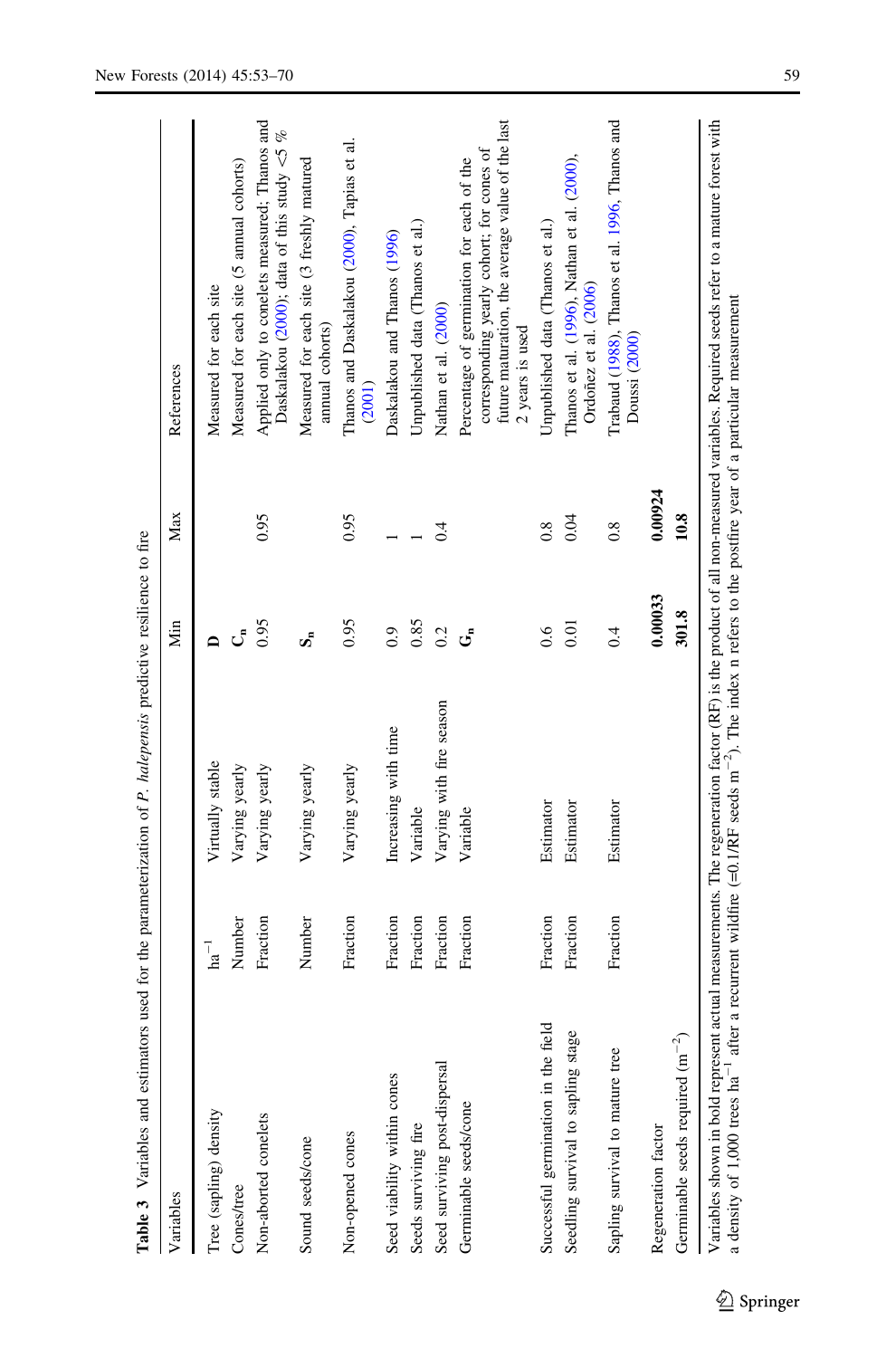windows (early and late durations, according to the regressions of Fig. [5b](#page-13-0)) for successful regeneration of at least 1,000 established mature stems  $ha^{-1}$ , in the case of a second fire, for each of the three postfire populations.

#### Statistical analysis

The independent samples  $t$  test was performed with the use of SPSS 21 software, in order to determine whether the mean height of the reproductive saplings differs from the height of the non-reproductive ones. Also, we tested whether the mean length, width and mass of cones changed significantly during the examined period  $(P$  given in results). Curve fitting was performed by linear regression analysis (Zar [1974\)](#page-17-0).

In addition, due to the possibility of autocorrelation effects, the analysis of sapling heights was made by repeated measures ANOVA (Nemec [1996;](#page-16-0) Johnson and Wichern [1998\)](#page-16-0) with the use of the SPSS 21 software, using heights per year as the within subjects variable and postfire population provenance and reproductive state as between subjects variables. Post hoc tests for the differences between postfire populations and reproductive states were made by the Tukey LSD.

# **Results**

The mean sapling height was found to be 3.34  $\pm$  0.02, 2.23  $\pm$  0.01 and 3.04  $\pm$  0.02 m  $(n = 100)$ , in each postfire population: Gouves, Rovies and Pili, at the end of the twelfth, tenth and ninth postfire year, respectively) while the mean annual growth increment for the particular growth seasons was  $0.38 \pm 0.01$ ,  $0.31 \pm 0.01$  and  $0.61 \pm 0.01$  m. Height increased over time ( $P < 0.001$ ) in all three postfire populations and was different between the populations, i.e. saplings were highest in Gouves and lowest in Rovies ( $P \lt 0.001$ ). Furthermore, the reproductive saplings (Fig. [2\)](#page-8-0) were significantly taller than the vegetative ones in all three populations (t test,  $P \le 0.005$ ). This result was confirmed by the repeated measures analysis and post hoc tests ( $P \lt 0.001$ ). The reproductive saplings were also the most vigorously growing ones in the larger sample of 500 pine saplings in each postfire population (data not presented).

A considerable fraction (44 %) of pine population had already produced cones, as early as 10 years after fire (Fig. [3](#page-9-0)a); a dramatic increase was recorded in Gouves (59–66 % at sapling age of 11–12 years), closely corresponding to both population age and average height. Similarly to this, reproductive pines reached up to 45–75 % of the tagged saplings just 8–10 years after fire (in Rovies, Fig. [3](#page-9-0)b), while even earlier, the corresponding percentages for Pili (7–9 years old, Fig. [3](#page-9-0)c) were 20–67 %.

Cone and seed biometrical characteristics (Table [2](#page-5-0)) indicated that cones from three postfire populations became larger in size, i.e. in length and width, and mass during the three successive maturation years ( $P < 0.05$ ). Mean seed mass varied from 12.57  $\pm$  0.13 to  $22.06 \pm 0.96$  mg in the three postfire populations and the mean number of seeds per cone ranged from 42.67  $\pm$  1.22 to 72.88  $\pm$  0.42. Furthermore, the collected cone samples have been found to bear viable and germinable seeds in all cases (Fig. [4\)](#page-10-0) with mean values ranging from 34.1  $\pm$  3.9 to 61.2  $\pm$  0.5 germinable seeds per cone, 9–12 years after fire. Consequently, seed germination was adequately high, from 70 to 90 % in all three sapling populations, while by excluding empty and dead seeds, the final percentages were maximal, i.e. up to 99 %, on seedlots from young, postfire, Aleppo pine sapling populations 7–12 years old, tending to increase with time (data not presented).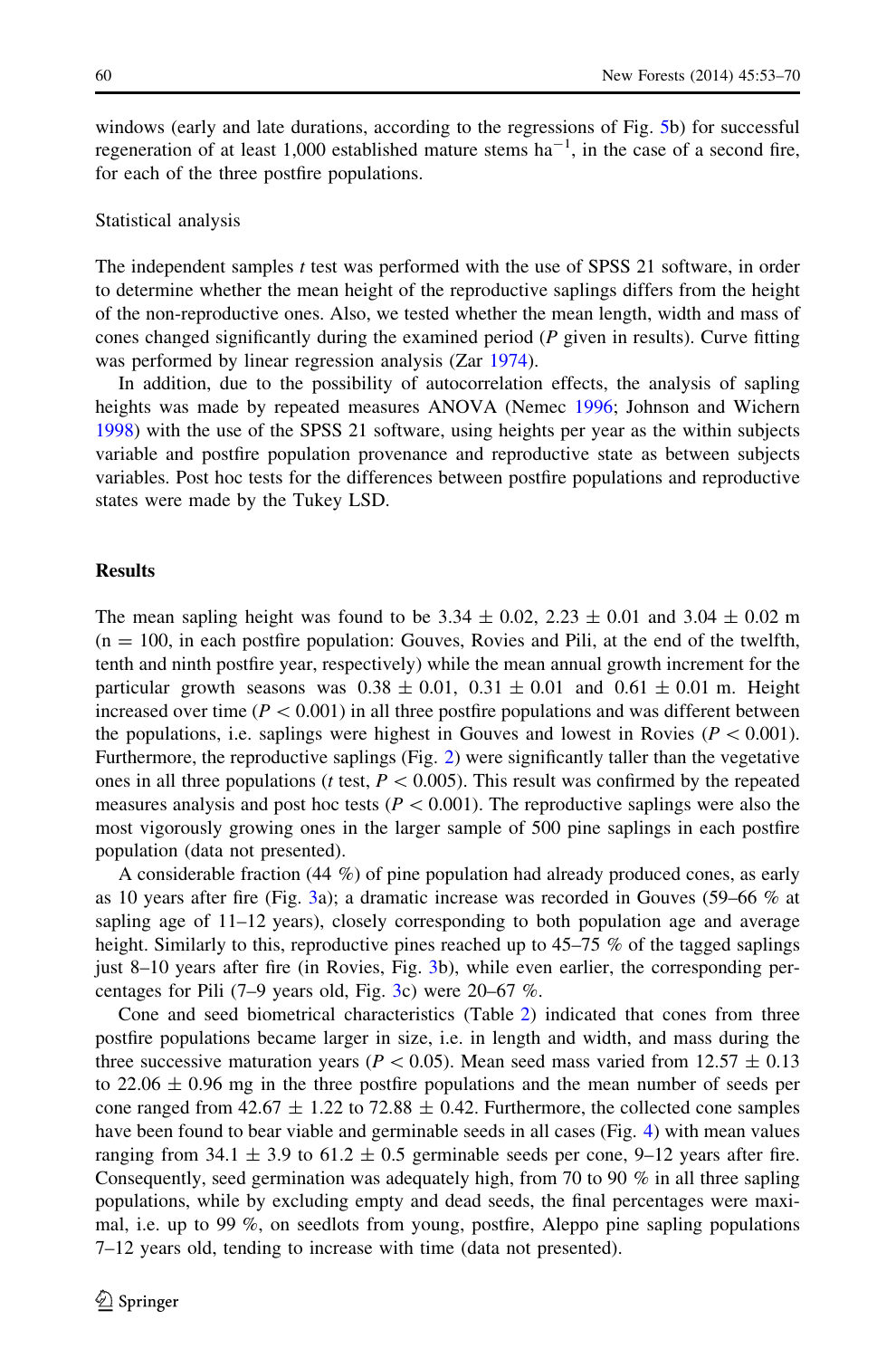<span id="page-8-0"></span>



To estimate the postfire regeneration potential (Table [4\)](#page-11-0) in the case of a second, recurrent fire event in all three Aleppo pine populations, the following parameters have been taken into consideration: mean sapling density per  $m<sup>2</sup>$ , number of cones produced per sapling, number of sound seeds extracted per cone and seed germinability, all these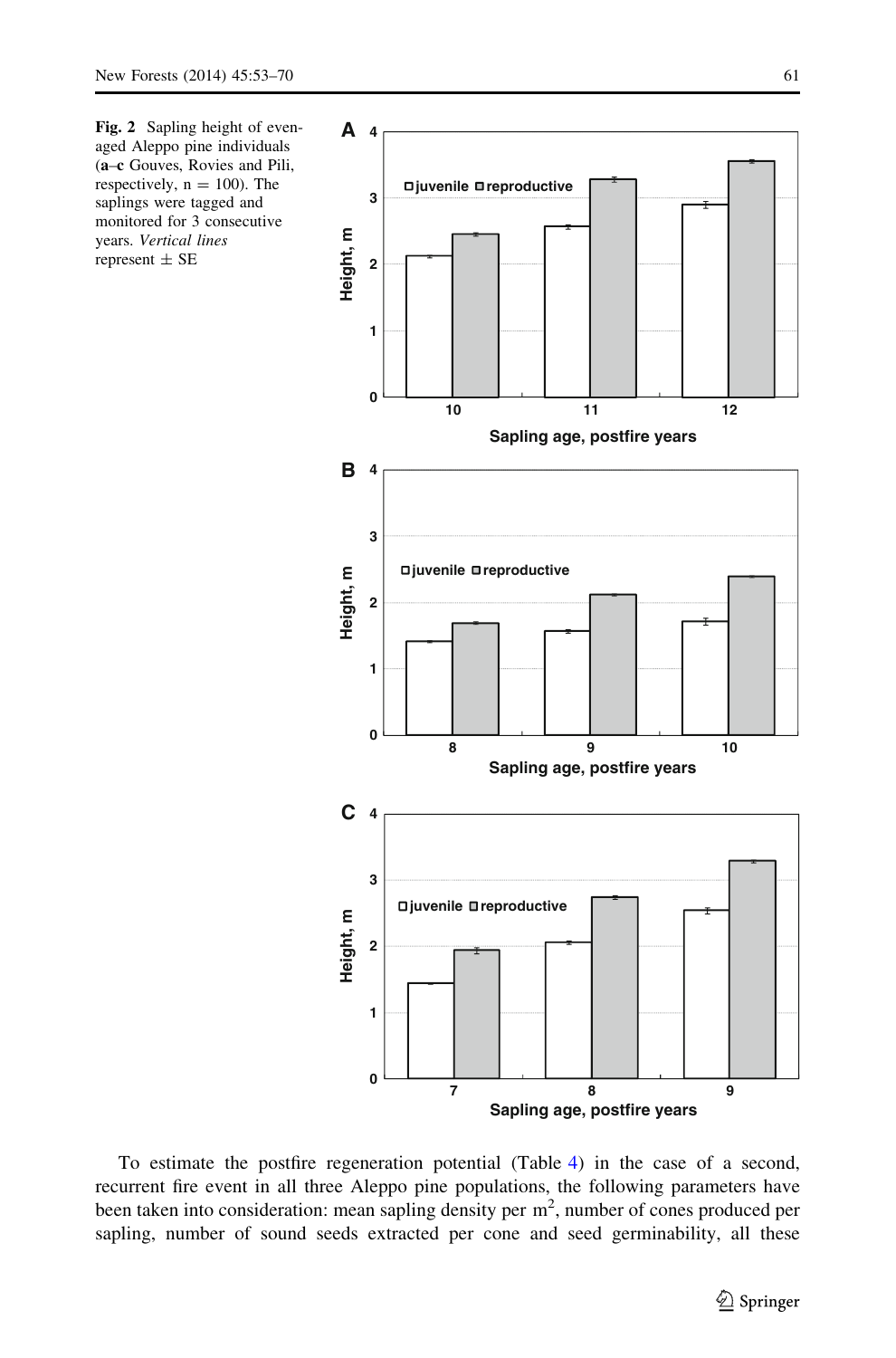<span id="page-9-0"></span>Fig. 3 Dynamics of the transition from the juvenile to the reproductive phase, for the same saplings of Fig.  $2$  (a–c Gouves, Rovies and Pili, respectively). White and striped columns represent the current year's 'firsttime reproducers' and the accumulated value of the previous years, respectively



variables shown in bold in Table [3](#page-6-0). The product of these actually measured parameters, namely the regeneration potential (RP), can be calculated, for any postfire year, by the formula: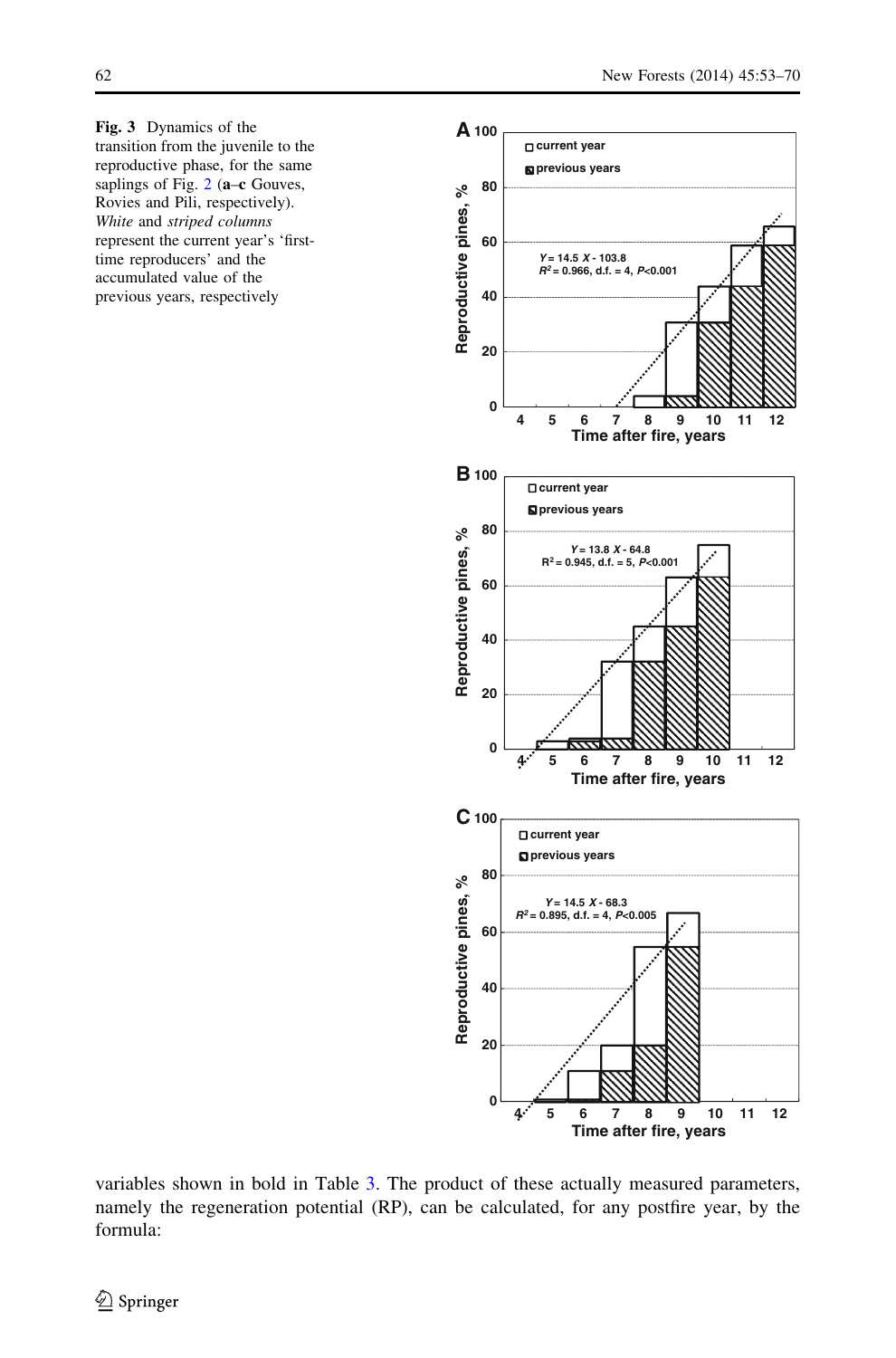<span id="page-10-0"></span>Fig. 4 Seeds per cone extracted from collections of freshly matured cones during three consecutive postfire years (a–c Gouves, Rovies and Pili, respectively); the postfire age is shown at the bottom of the bars. Vertical lines represent ±SE

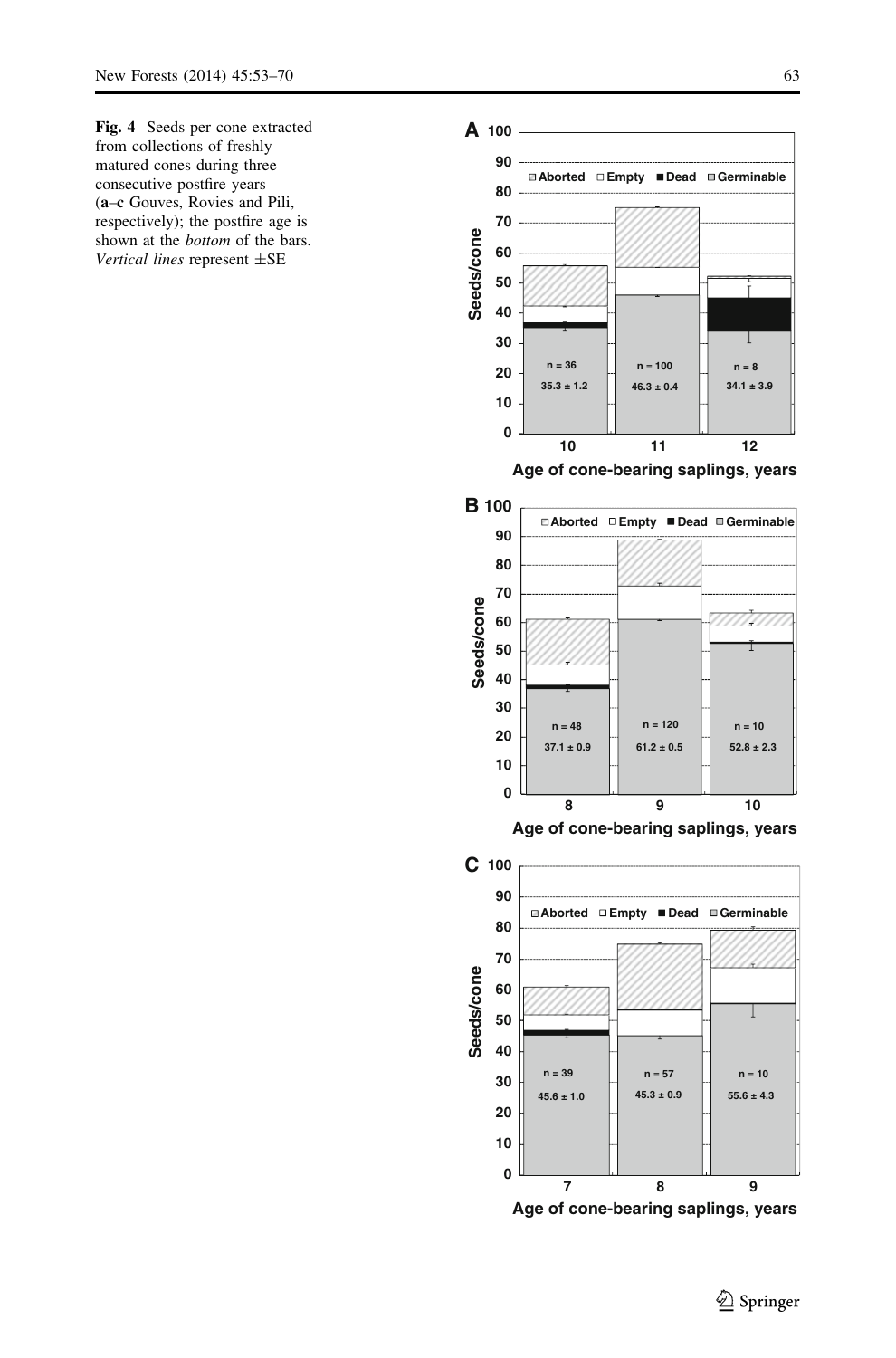<span id="page-11-0"></span>

| ਇੰਧ੍ਰ.<br>ਤ੍ਰਿ |                  | Table 4 The regeneration potential (RP, germinable seeds $m^{-2}$ stored in the canopy seed bank) in the three postfire regenerating forests, calculated for a 5-year-long period |                                        |                                           |                                          |                                                              |                                                  |
|----------------|------------------|-----------------------------------------------------------------------------------------------------------------------------------------------------------------------------------|----------------------------------------|-------------------------------------------|------------------------------------------|--------------------------------------------------------------|--------------------------------------------------|
| Forest         | Postfire<br>year | (saplings $\mathrm{m}^{-2})$<br>Density                                                                                                                                           | Cones/sapling<br>$(mean \pm SE)$       | $(mean \pm SE)$<br>Seeds/cone             | Germinable<br>seeds/cone<br>$(% \pm SE)$ | potential (seeds $\mathrm{m}^{-2})$<br>Postfire regeneration | density (trees $ha^{-1}$ )<br>Predicted postfire |
| Gouves         | ≘                | $0.01$ (n = 200, 0-6)<br>$1.03 \pm$                                                                                                                                               | $(n = 100, 0-1)$<br>$0.04 \pm 0.004$   | $(n = 36, 1 - 84)$<br>$42.67 \pm 1.22$    | $77.79 \pm 2.91$                         | $\bar{4}$                                                    | $4.8 - 133.0$                                    |
|                |                  |                                                                                                                                                                                   | $(n = 100, 0-6)$<br>$0.58\,\pm\,0.02$  | $(n = 100, 7-110)$<br>$55.48 \pm 0.44$    | $76.74 \pm 0.36$                         | 25.4                                                         | 88.7-2,474.3                                     |
|                | $\overline{c}$   |                                                                                                                                                                                   | $(n = 100, 0-10)$<br>$1.02\,\pm\,0.03$ | $(n = 8, 17-82)$<br>$51.75 \pm 5.42$      | $71.88 \pm 9.27$                         | 39.1                                                         | 136.3-3,801.7                                    |
|                | 13               |                                                                                                                                                                                   | $(n = 100, 0-21)$<br>$2.42\,\pm\,0.07$ | 53.62                                     | 74.74                                    | 99.9                                                         | 348.4-9,716.6                                    |
|                | 4                |                                                                                                                                                                                   | $(n = 100, 0-39)$<br>$4.23 \pm 0.12$   |                                           |                                          | 174.6                                                        | 609.0-16,984.0                                   |
| Rovies         | $\infty$         | $0.02$ (n = 200, 0-10)<br>$1.58 \pm$                                                                                                                                              | $(n = 100, 0-1)$<br>$0.04\pm0.004$     | $(n = 48, 8 - 109)$<br>$44.10\pm0.95$     | $56.82 \pm 3.78$                         | 1.6                                                          | 5.5-154.1                                        |
|                | ⊝                |                                                                                                                                                                                   | $(n = 100, 0-18)$<br>$0.76 \pm 0.004$  | $(n = 104, 33 - 141)$<br>$72.88 \pm 0.42$ | $73.08 \pm 0.45$                         | 64.0                                                         | 223.1-6,221.6                                    |
|                | $\approx$        |                                                                                                                                                                                   | $(n = 100, 0-20)$<br>$1.19 \pm 0.05$   | $(n = 10, 36 - 80)$<br>$58.90 \pm 2.52$   | $94.01 \pm 2.01$                         | 104.1                                                        | 363.2-10,127.8                                   |
|                |                  |                                                                                                                                                                                   | $(n = 100, 0-20)$<br>$2.46 \pm 0.07$   | 65.89                                     | 79.38                                    | 203.3                                                        | 709.2-19,776.8                                   |
|                | $\overline{c}$   |                                                                                                                                                                                   | $(n = 100, 0-42)$<br>$6.82 \pm 0.18$   |                                           |                                          | 563.6                                                        | 1,966.1-54,828.5                                 |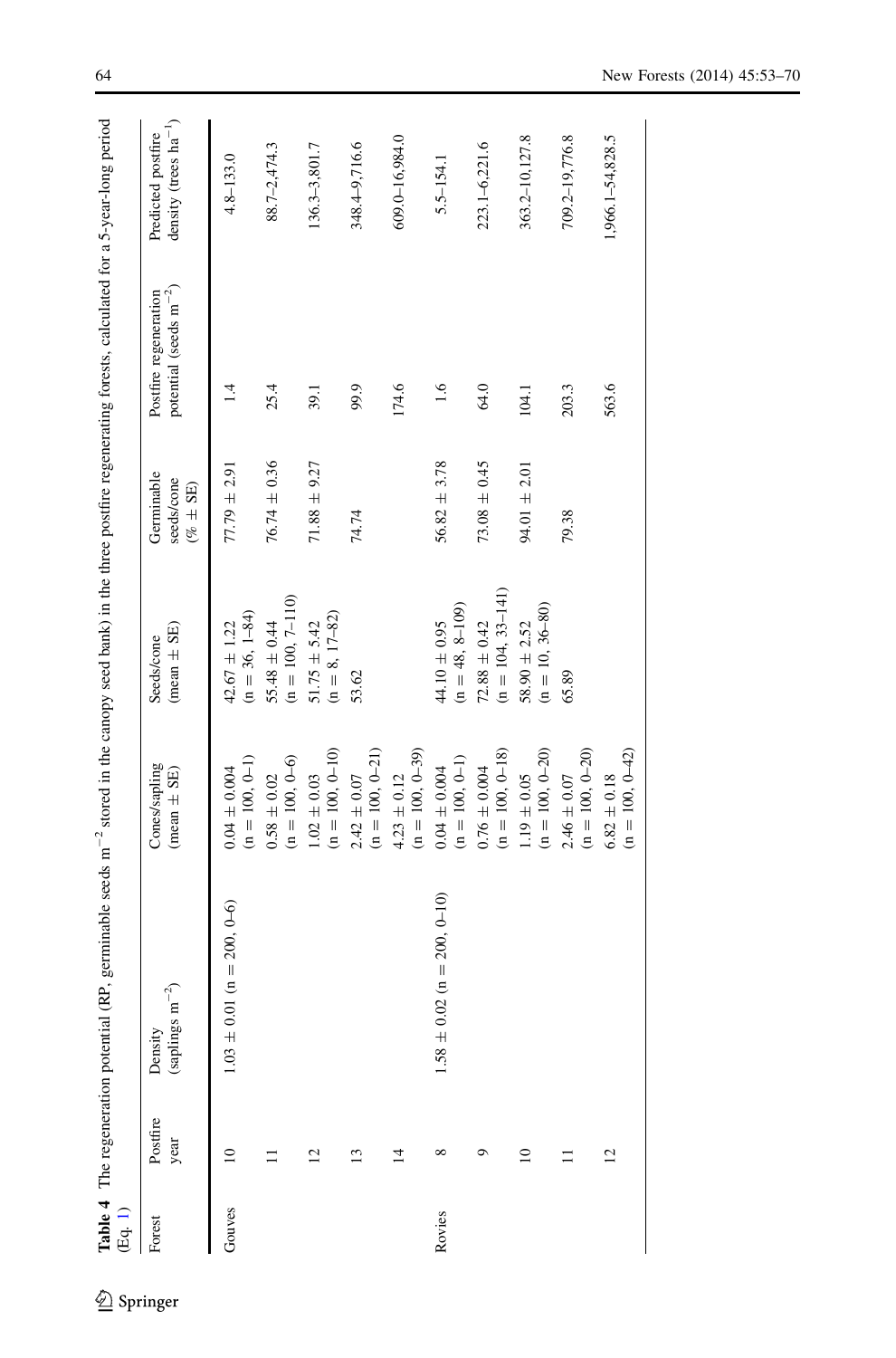|        | Table 4 continued |                                                                                                                                                                                                                                                                                                          |                                      |                                        |                                          |                                                      |                                                  |
|--------|-------------------|----------------------------------------------------------------------------------------------------------------------------------------------------------------------------------------------------------------------------------------------------------------------------------------------------------|--------------------------------------|----------------------------------------|------------------------------------------|------------------------------------------------------|--------------------------------------------------|
| Forest | Postfire<br>year  | (saplings $\mathrm{m}^{-2})$<br>Density                                                                                                                                                                                                                                                                  | Cones/sapling<br>$(mean \pm SE)$     | $(mean \pm SE)$<br>Seeds/cone          | Germinable<br>seeds/cone<br>$(% \pm SE)$ | potential (seeds $m^{-2}$ )<br>Postfire regeneration | density (trees $ha^{-1}$ )<br>Predicted postfire |
| Ë      |                   | $0.85 \pm 0.01$ (n = 200, 0-5)                                                                                                                                                                                                                                                                           | $(n = 100, 0-1)$<br>$0.01 \pm 0.002$ | $(n = 39, 10-83)$<br>$50.54 \pm 0.98$  | $73.89 \pm 3.23$                         | $^{0.3}$                                             | $1.1 - 30.9$                                     |
|        |                   |                                                                                                                                                                                                                                                                                                          | $(n = 100, 0-3)$<br>$0.17 \pm 0.01$  | $(n = 53, 15-109)$<br>$57.11 \pm 0.92$ | $79.25 \pm 0.60$                         | 6.5                                                  | 22.8-636.2                                       |
|        |                   |                                                                                                                                                                                                                                                                                                          | $(n = 100, 0-7)$<br>$0.49 \pm 0.02$  | $(n = 10, 34-110)$<br>$67.30 \pm 4.70$ | $98.85 \pm 1.03$                         | 27.7                                                 | 96.7-2,695.4                                     |
|        |                   |                                                                                                                                                                                                                                                                                                          | $(n = 100, 0-27)$<br>$2.52 \pm 0.08$ | 62.21                                  | 92.70                                    | 123.5                                                | 430.9-12,015.8                                   |
|        |                   |                                                                                                                                                                                                                                                                                                          | $(n = 100, 0-41)$<br>$5.74 \pm 0.15$ |                                        |                                          | 281.3                                                | 981.4-27,369.4                                   |
|        |                   | Minimum and maximum values in parentheses (cones/sapling, seeds/cone) represent the observed range of each sample. Predicted densities after a recurrent fire are shown at marginal<br>postfire conditions (highest and lowest values) on the basis of minimum and maximum values of RF (Table 3, Eq. 2) |                                      |                                        |                                          |                                                      |                                                  |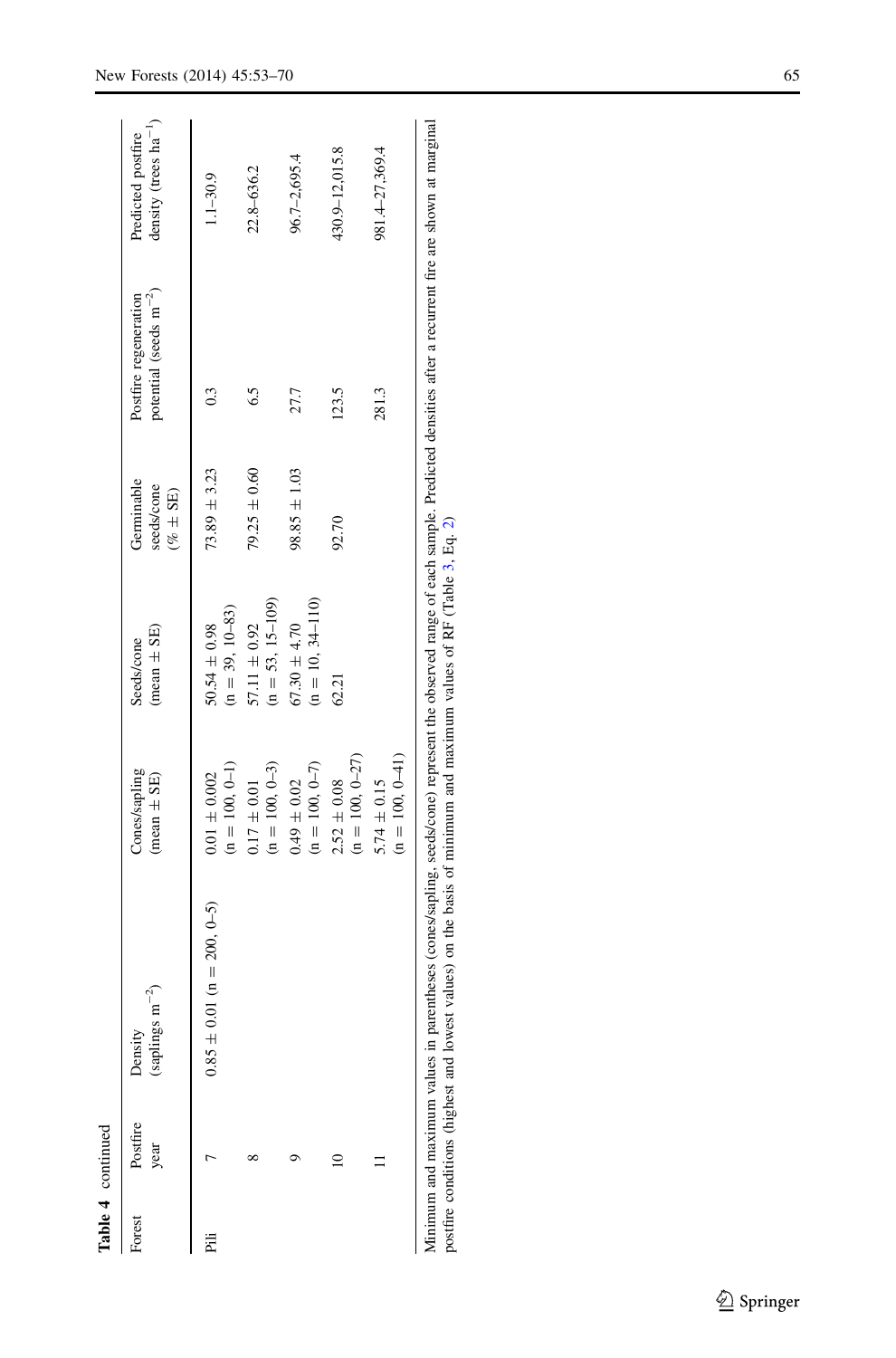<span id="page-13-0"></span>

Fig. 5 Predicted density of a mature pine forest (PDRF) as a function of age at the hypothetical recurrent fire (Eq. [2](#page-14-0)). a Predicted highest and lowest values for Gouves (grey), Rovies (black) and Pili (white). b Linear regressions for predicted densities for the last 4 years of the period examined (A1, A2 Gouves, B1, B2 Rovies, C1, C2 Pili). c *Horizontal bars* represent interfire time windows (based on regressions of Fig. 5b) allowing for full recovery (set at 1,000 mature stems established per hectare)

$$
RP = \sum (D \times C_n \times S_n \times G_n)
$$
 (1)

where: n refers to all yearly measurements prior to the age of the calculated RP. By applying Eq. [\(1\)](#page-9-0), an increasing RP value  $(0.3-563.6 \text{ seeds m}^{-2})$  is obtained for all sites with postfire time. Eventually, the estimated RP value for 2008 amounts to 174.6, 281.3 and  $563.6$  seeds  $m^{-2}$ , for each of the three forests and at a postfire age of 14, 11 and 12 years, respectively.

The rest, relevant postfire estimators of Table [3](#page-6-0) are combined into a product of either their min or max values (termed the RF) and, based on the assumptions made, the RF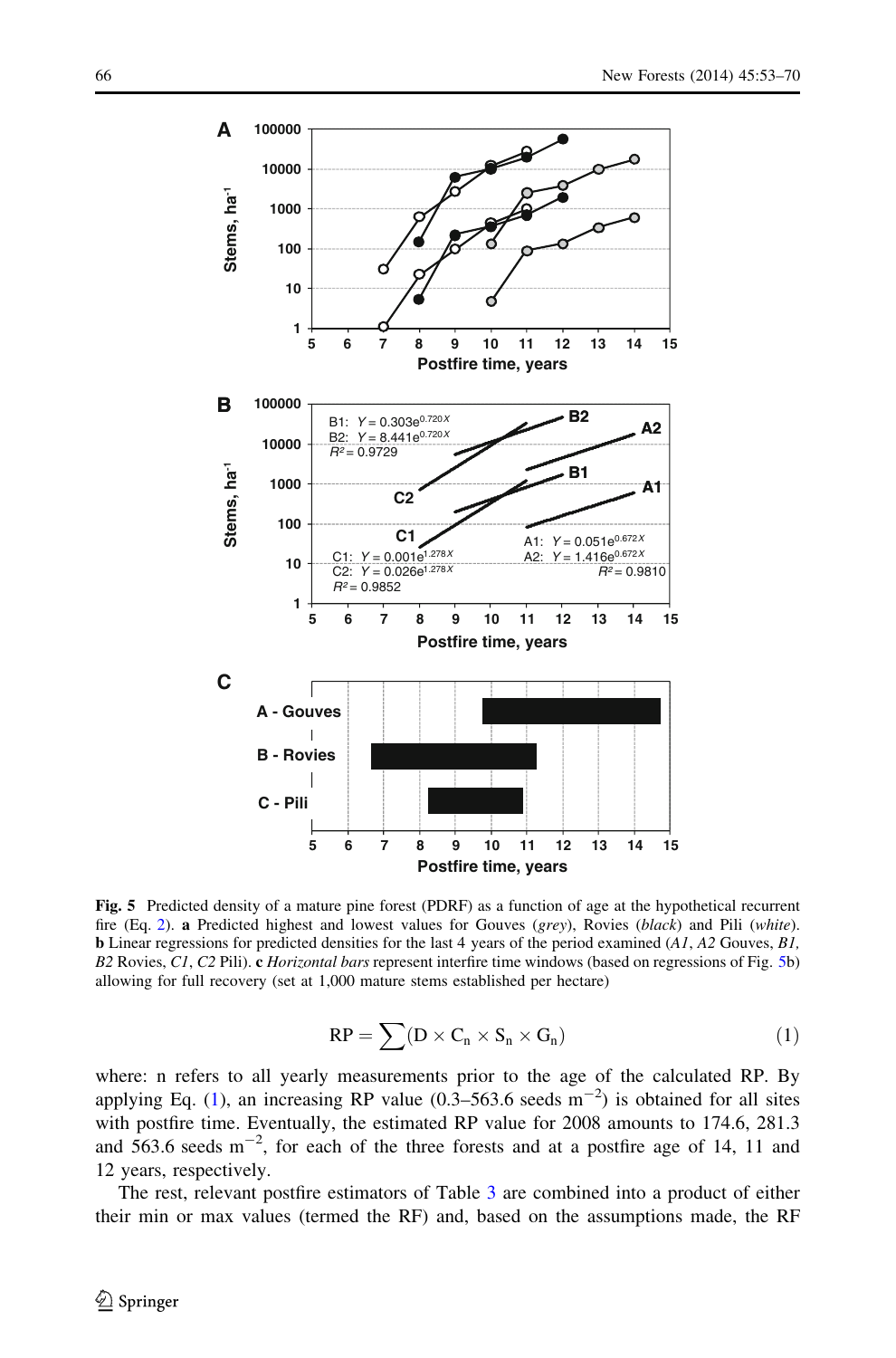<span id="page-14-0"></span>marginal values are 0.00033 and 0.00924. Therefore, the predicted density after a recurrent fire (PDRF) is given by the following formula:

$$
PDRF = RP \times RF \tag{2}
$$

and actual estimations for the three forests studied are shown in the last column of Table [4](#page-11-0) as well as in Fig. [5](#page-13-0)a, drawn semi-logarithmically versus age-at-a-second-wildfire. These estimations follow a statistically significant linear regression (Fig. [5b](#page-13-0), for the last 4 years of the monitoring period) and it is postulated that these curves may be extrapolated in the future, for a few years at least. Assuming that full postfire recovery is attained with 1,000 established mature stems  $ha^{-1}$ , the time windows of the minimal intervening period for full recovery of each of the three forests examined is predicted, in Fig. [5c](#page-13-0), to be as short as 10–15 years (Gouves), 8–11 years (Pili) and 7–11 years (Rovies) respectively, with marginal values corresponding to best and worst postfire scenarios, respectively.

## **Discussion**

The Euboean provenance of Aleppo pine has been cited (Panetsos [1981](#page-17-0)) as a 'superior' one in growth and the best in straightness among numerous Mediterranean provenances tested in experimental, clonal seed orchards. This conclusion is supported by to the present study as sapling heights for the naturally, postfire growing pines in Euboea Island sites are dramatically higher than those recorded for similarly aged populations in several, burnt forests in southern Greece (Thanos et al. [1998\)](#page-17-0). In addition, the annual growth increments observed, ca  $0.30$ –0.60 m year<sup>-1</sup>, are considerably larger than those reported in other studies (e.g. Eugenio et al. [2006](#page-16-0)).

A good relationship between sapling height, which constitutes a reliable proxy for plant biomass, and the onset of the reproductive stage was observed for the Euboean populations investigated. In agreement to previous reports (Thanos and Daskalakou [2000](#page-17-0); Ne'eman et al. [2004](#page-16-0)), most of the vigorously growing saplings were found to be reproductive.

Aleppo pine, a well-studied Mediterranean pine, is characterised by a remarkably short juvenile phase. Early cone and seed production is a trait of high adaptive value with respect to fire recurrence, as well as to other disturbances related to climate change (e.g. severe drought episodes negatively affect the size of the canopy cone bank and thus the quality of included seeds; Espelta et al. [2011](#page-16-0)); furthermore, young reproductive saplings function initially as females (Ne'eman et al. [2004;](#page-16-0) Climent et al. [2008](#page-16-0)). In addition to observations from garden experiments (e.g. Climent et al. [2008](#page-16-0)), Aleppo pine field studies have also revealed an early reproductive transition, even at 3–4 years of age (Thanos and Daskalakou [2000\)](#page-17-0). Postfire population dynamics in northern Euboea Island showed that most pine saplings have already turned reproductive at 9–12 years after fire, with particularly low values of  $J_{50}$ , a parameter denoting the age when half of the population individuals enter the reproductive stage (Thanos and Daskalakou [2000](#page-17-0)): i.e. 10.6, 8.3 and 8.2 years for Gouves, Rovies and Pili, respectively, in agreement with similar values, 10–11 years, reported for the Iberian Peninsula (Moya et al. [2008](#page-16-0)).

On the basis of previously published work, it has been suggested that cones formed at an early sapling age are relatively smaller than those produced by mature plants in the same location. Smaller cones contain fewer and smaller seeds but, nevertheless, almost equally germinable to those produced by mature trees (Thanos [2000](#page-17-0)). This suggestion is strongly supported by the findings of the present study: cone size, seeds per cone and seed mass all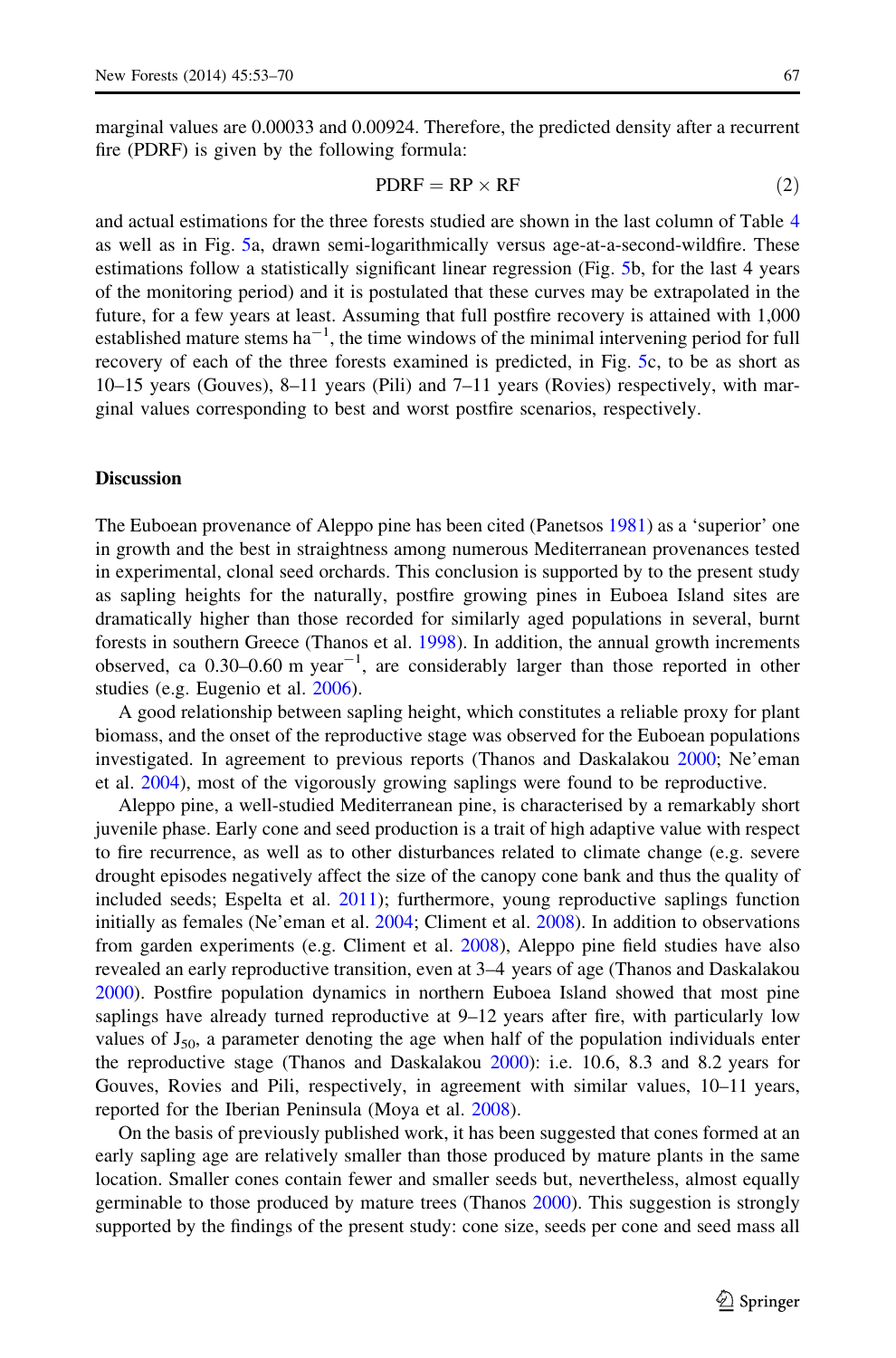tend to increase with age, while a large fraction of seeds per cone are germinable and germination is nearly maximal. Furthermore, the importance of the cones as a reproductive structure that safeguards the enclosed seeds, and hence the species survival and proliferation, is particularly accentuated in bradychorous pines; in the case of Aleppo pine, seed mass as a fraction of cone mass is impressively small, as previously reported elsewhere (Thanos [2000\)](#page-17-0).

Recurrent wildfires are well known to constrain the long-term regeneration ability of P. halepensis (e.g. Espelta et al. [2008](#page-16-0)), where twice-burnt areas show lower pine density, growth and reproductive ability, as well. An accumulated canopy seed bank, consisting of mature, serotinous cones, with 12.5–92.5 seeds  $m^{-2}$  is empirically considered sufficiently large to ensure forest regeneration after a recurrent fire (Moya et al. [2007](#page-16-0)). It is interesting to note that the values obtained with the proposed RF  $(10.8-301.8 \text{ seeds m}^{-2})$  are very close to this postulation. The estimation of the regeneration potential in all studied sites of the 10–13 years old, Aleppo pine postfire populations reached considerably high values  $(99.9-203.3 \text{ seeds m}^{-2})$ , higher by far than the values previously reported (Moya et al. [2007\)](#page-16-0). The proposed regenerator predictor (Table [3\)](#page-6-0) aims at assessing the time window for full recovery of a pine population  $(1,000 \text{ stems ha}^{-1})$  in the case of a recurrent fire in the future, on the basis of the actually measured or bibliographically estimated following parameters: tree or sapling density, cones per tree, non-aborted conelets, sound seeds per cone, non-opened cones (e.g. the measured opened cones in this study account for  $5\%$  of the total cone production, thus the essential parameter of the produced cones per sapling, remaining closed in the canopy seed bank and 'waiting' for the next fire event, will be corrected by a factor 0.95), seed viability within cones, seeds surviving fire, seed surviving post-dispersal, germinable seeds per cone, successful germination in the field, seedling survival to sapling stage and development of saplings to mature trees. In conclusion, for even-aged, postfire Aleppo pine populations the interfire period required for full recovery can be predicted as the product of the accumulated canopy seed bank (regeneration potential) and a number of estimators (RF, with min–max values).

The application of this RP tool is suggested to require data that span over at least two years (consecutive or a few years apart) and include annual measurements both in the field (sapling density, vegetative to reproductive shift dynamics, cones/sapling) and in the laboratory (sound and germinable seeds/cone) at a suggested time period 7–12 years after the first fire, when seed bank data is available and the minimal interfire period for full recovery may be approaching, if not already reached. Overall, the regeneration potential,  $RP$ , expressed as seeds ha<sup>-1</sup> and projected for a particular year, when multiplied by the regeneration factor, RF, marginal values (0.00033 or 0.00924, corresponding to the worst and best postfire scenarios, respectively) results in a mature pine population density  $(1,000$  stems ha<sup>-1</sup>), after a hypothetical recurrent fire, at surprisingly short inter-fire time windows for the three, robustly growing forests studied. The required postfire RP value, ca 10–300 seeds  $m^{-2}$ , stored in the canopy seed bank, is considered to be the threshold for 'full recovery' in case of a recurrent fire event. This threshold is reached at a dramatically short time window (7–12 years after the first fire) for northern Euboea populations. On the other hand, fire intervals lower than either 10–15 years (Rodrigo et al. [2004\)](#page-17-0), 20 years (Eugenio et al. [2006\)](#page-16-0) or 12–23 years (Thanos and Daskalakou unpublished data) have been reported to result in a decline of recruitment and eventual recovery of P. halepensis populations, a fact that can be attributed to specific, adverse site conditions. The validation of the RP tool is obviously necessary (together with a more solid documentation of the RF) and a preliminary assessment can be made in wildfire cases where an adjoining significant part of the forest is not affected by fire.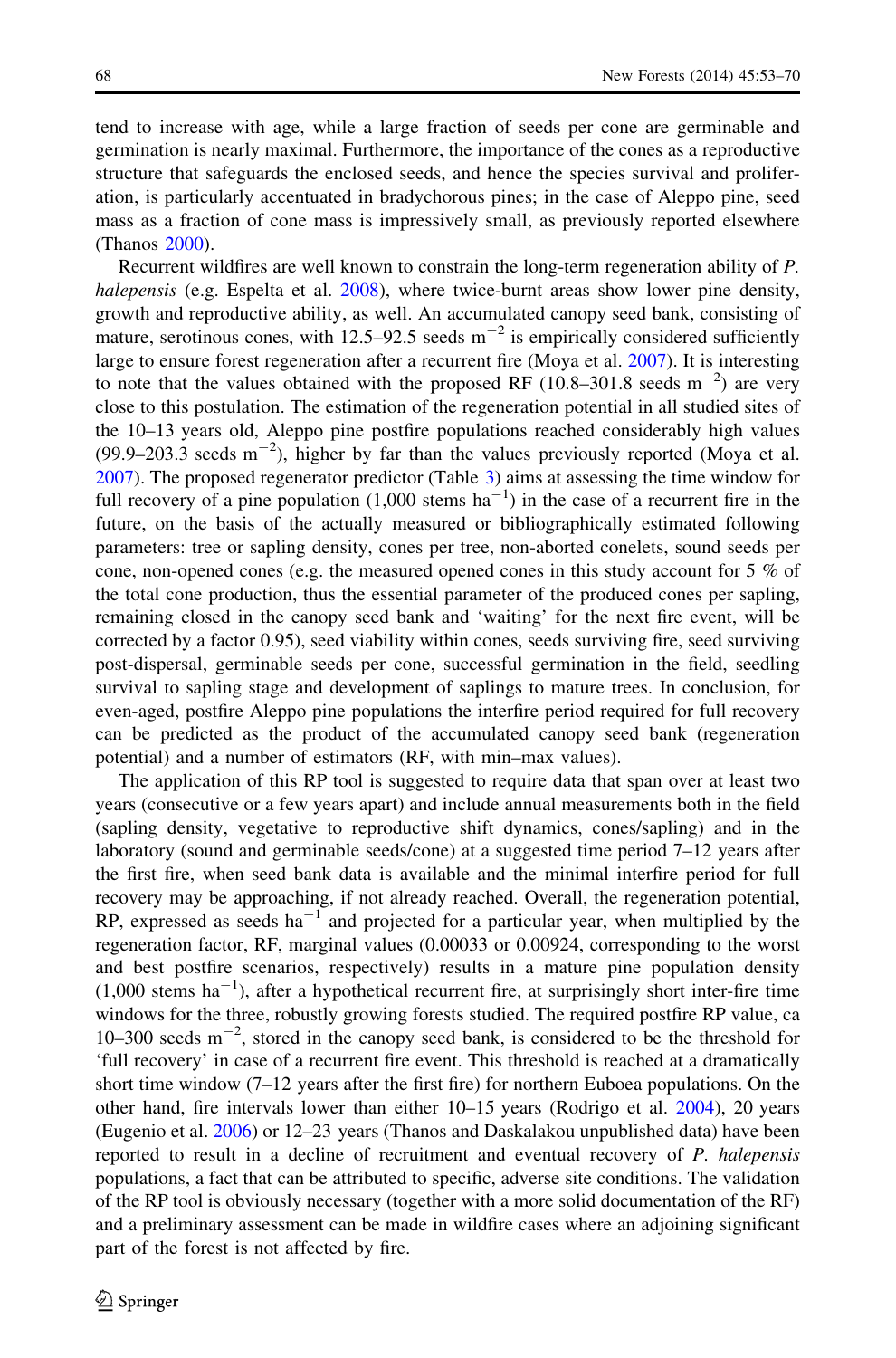<span id="page-16-0"></span>Acknowledgments We acknowledge financial support of the "Strategic management plan of P. halepensis forests'', a task implemented within the framework of TWIG (Transnational Woodland Industries Group) project under RECITE II Programme, European Commission, DG XVI. We are grateful to our colleagues: George Vassilopoulos, Katerina Koutsovoulou, Marios Andreou, Argyro Zerva and Athanasia Pikradi for their contribution to field data collection and laboratory experiments. We also thank Ioannis Tsaprounis, Forest Department of Limni, Euboea Island, for his assistance and Dr Pinelopi Delipetrou for her valuable help in statistical analysis. We finally acknowledge the helpful comments and suggestions of two anonymous reviewers.

# References

- Climent J, Prada MA, Calama R, Chambel MR, De Ron DS, Alı´a R (2008) To grow or to seed: ecotypic variation in reproductive allocation and cone production by young female Aleppo pine (Pinus halepensis, Pinaceae). Am J Bot 95:833–842
- Daskalakou EN, Thanos CA (1996) Aleppo pine (*Pinus halepensis*) postfire regeneration: the role of canopy and soil seed banks. Int J Wildland Fire 6:59–66
- Daskalakou EN, Thanos CA (2004) Postfire regeneration of Aleppo pine-the temporal pattern of seedling recruitment. Plant Ecol 171:81–89
- De Las Heras J, Moya D, López-Serrano FR, Rubio E (2013) Carbon sequestration of naturally regenerated Aleppo pine stands in response to early thinning. New For 44:457–470
- Espelta JM, Verkaik I, Eugenio M, Lloret F (2008) Recurrent wildfires constrain long-term reproduction ability in Pinus halepensis Mill. Int J Wildland Fire 17:579–585
- Espelta JM, Arnan X, Rodrigo A (2011) Non-fire induced seed release in a weakly serotinous pine: climatic factors, maintenance costs or both? Oikos 120:1752–1760
- Eugenio M (2006) Fire recurrence effects on *Pinus halepensis* Mill. communities of Catalonia, Dissertation, Universitat Autonoma de Barcelona, Spain. [http://www.tesisenred.net/bitstream/handle/10803/3678/](http://www.tesisenred.net/bitstream/handle/10803/3678/meg1de1.pdf?sequence=1) [meg1de1.pdf?sequence=1.](http://www.tesisenred.net/bitstream/handle/10803/3678/meg1de1.pdf?sequence=1) Accessed 05 Nov 2012
- Eugenio M, Verkaik I, Lloret F, Espelta JM (2006) Recruitment and growth decline in Pinus halepensis populations after recurrent wildfires in Catalonia (NE Iberian Peninsula). For Ecol Manage 231:47–54
- Francini E (1958) Ecologia comparata di *Pinus halepensis* Mill., *Pinus pinaster* Sol e *Pinus pinea* L. sulla base del compartamento del gametofito feminile. Ann Acad Ital Sci For 7:107–172
- Goubitz S, Werger MJA, Ne'eman G (2003) Germination response to fire-related factors of seeds from nonserotinous and serotinous cones. Plant Ecol 169:195–204
- Hellenic Ministry of Agriculture (1992) First national forest inventory. General Secretariat of Forests and Natural Environment, General Directorate of Forests and Natural Environment, Athens
- Hellenic Ministry of Environment and Climate Change (2010) Report of forest service activities-2008. <http://www.ypeka.gr/LinkClick.aspx?fileticket=AZJJeFxVJq8%3d&tabid=540>. Accessed 15 July 2013
- Johnson RA, Wichern DW (1998) Applied multivariate statistical analysis, 4th edn. Prentice Hall Inc, Upper Saddle River, NJ
- Keeley JE, Zedler PH (1998) Evolution of life histories in Pinus. In: Richardson DM (ed) Ecology and biogeography of Pinus. Cambridge University Press, Cambridge, pp 219–250
- Leverkus AB, Puerta-Piñero C, Guzmán-Álvarez JR, Navarro J, Castro J (2012) Post-fire salvage logging increases restoration costs in a Mediterranean mountain ecosystem. New For 43:601–613
- Moya D, Espelta JM, Verkaik I, Lopez-Serano FR, De Las Heras J (2007) Tree density and site quality influence on *Pinus halepensis* Mill. reproductive characteristics after large fire. Ann For Sci 64:649–656
- Moya D, Espelta JM, Lopez-Serano FR, Eugenio M, De Las Heras J (2008) Natural post-fire dynamics and serotiny in 10 year-old Pinus halepensis Mill. stands along a geographic gradient. Int J Wildland Fire 17:287–292
- Nathan R, Ne'eman G (2004) Spatiotemporal dynamics of recruitment in Aleppo pine (Pinus halepensis Miller). Plant Ecol 171:12–137
- Nathan R, Safriel UN, Noy-Meir I, Schiller G (2000) Spatiotemporal variation in seed dispersal and recruitment near and far from Pinus halepensis trees. Ecology 81:2156–2169
- Ne'eman G, Goubitz S, Nathan R (2004) Reproductive traits of Pinus halepensis in the light of fire—a critical review. Plant Ecol 171:69–79
- Nemec AFL (1996) Analysis of repeated measures and time series: an introduction with forestry examples. Biom Inf Handb 6 Res Br, BC Min For, Victoria, BC Work Pap 15/1995